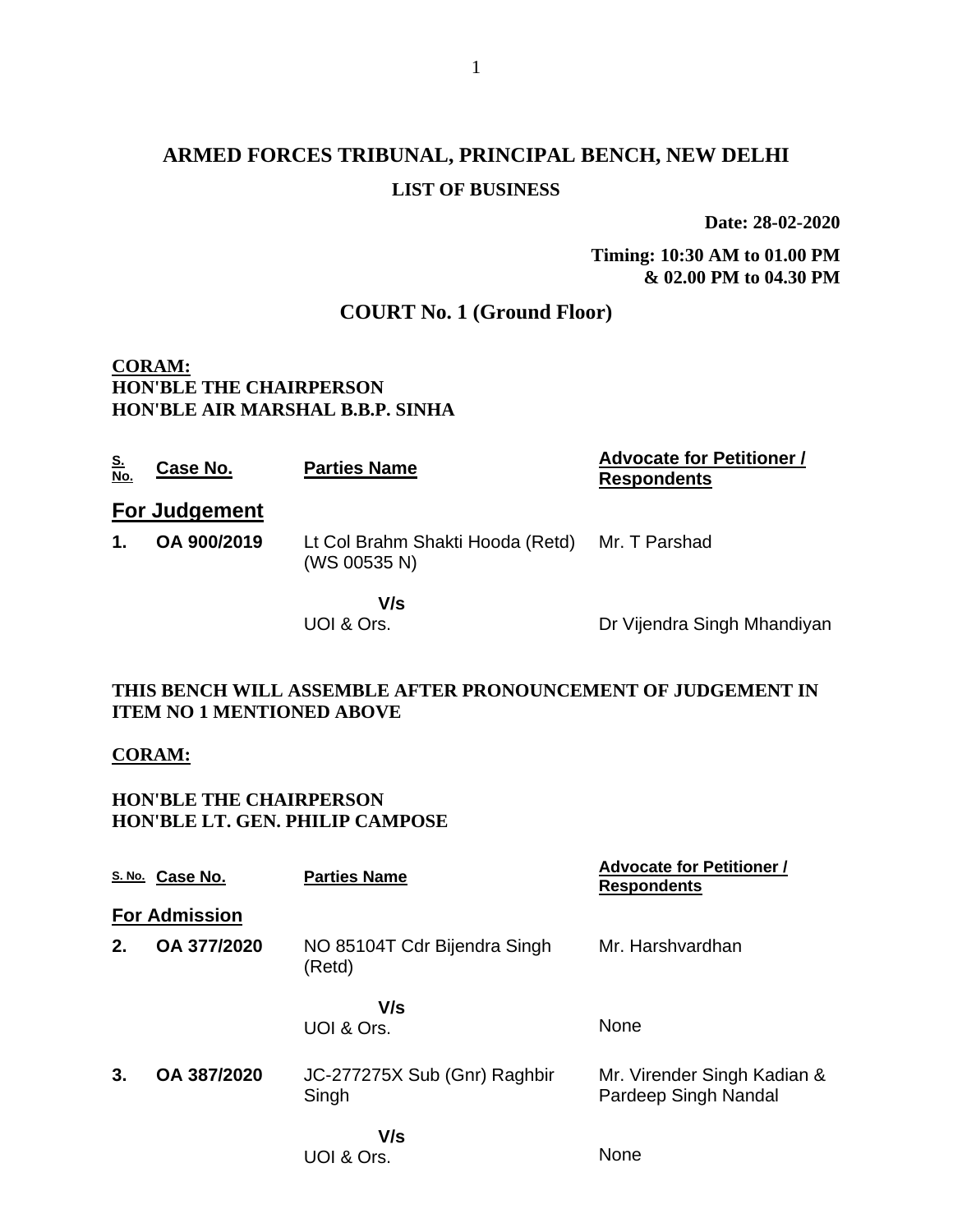**4. OA 405/2020** JC-129964M Ex Sub Suresh Pal Singh Mr. A K Trivedi & Associates

 **V/s** UOI & Ors.

None

#### **For Orders**

- **5. MA 500/2020** in MA 1438/2019 in OA 1093/2015 Sgt Chaman Lal  **V/s** UOI & Ors Applicant in Person Mr. V Pattabhi Ram
- **6. MA 501/2020** in OA 1906/2018 Brig Ratan Kumar (IC 42805 Y)  **V/s** UOI & Ors Mr SS Pandey Mr. Anil Gautam
- **7. MA 503/2020** in OA 1615/2019 Nk Rakesh Chandra (15662661-M)  **V/s** UOI & Ors. Mr. Ajit Kakkar & Associates Mr. Prabodh Kumar

#### **For Hearing**

with

- **8. OA 146/2019** with MA 562/2019 & 937/2019 IC-57396N Lt Col Anjan Kumar Sinha  **V/s** UOI & Ors. Mr. S S Pandey & Associates Mr Karan Singh Bhati, Sr CGSC **9. OA 1376/2019** No. 931898-G Cpl Neeraj Kumar Pal Mr. Virender Singh Kadian
	- **V/s** UOI & Ors. Mr DK Sabat
- **10. OA 1610/2019** No 14429441H Sep Sujeet Kumar  **V/s** UOI & Ors. Mr Virender Singh Kadian Mr JS Rawat **11. OA 2042/2019** Sep Umesh Chandra (No 6492131 F) Mr Narender Kaushik & Pankaj Kaushik

 **V/s** UOI & Ors Mr. Arvind Patel **12. OA 2059/2019** MA 2969/2019 JC-452215-F Nb Sub Vidya Dhar  **V/s** Ms. Archana Ramesh

Mr. D K Sabat

UOI & Ors.

2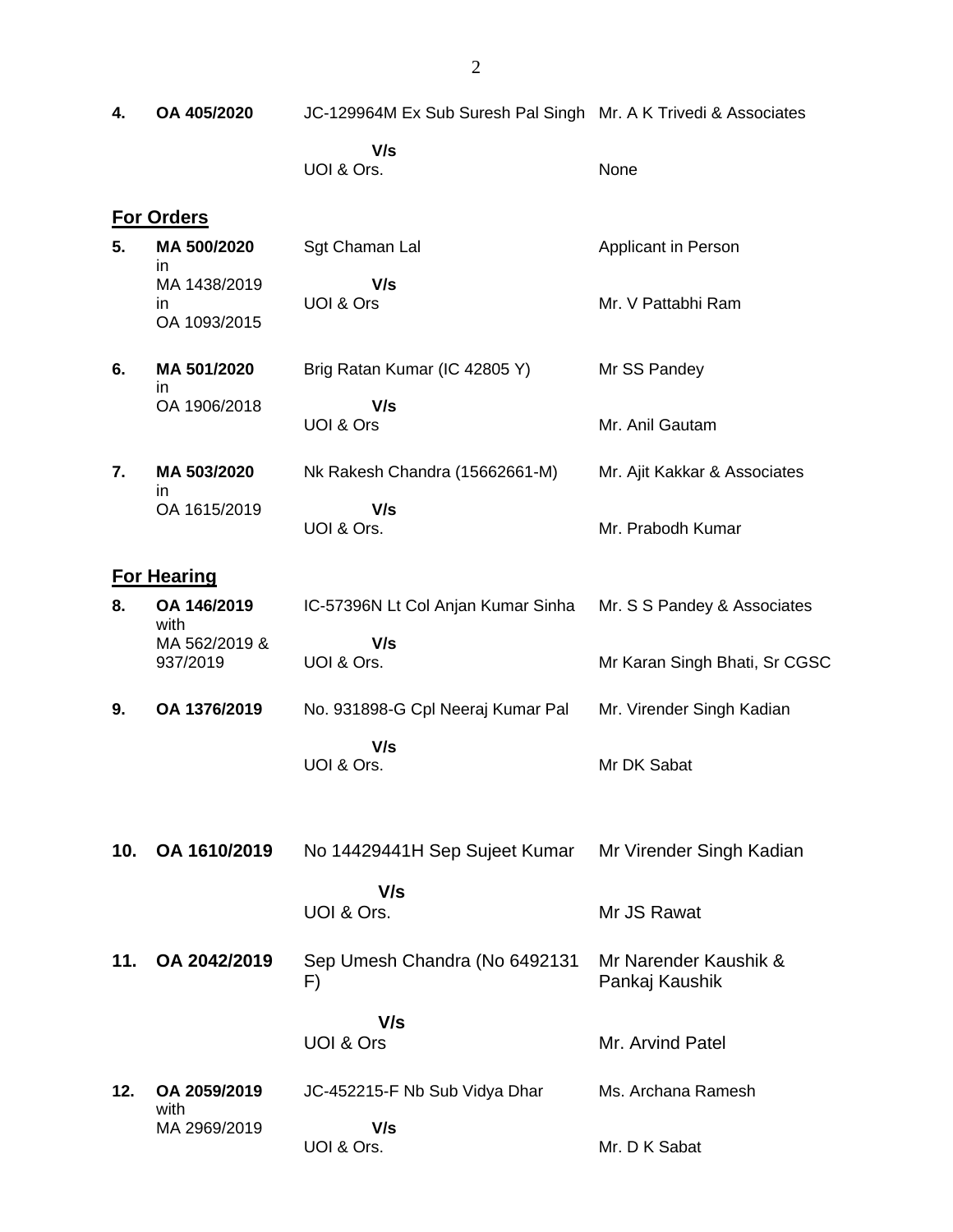| 13. | OA 2138/2019<br>with<br>MA 3014/2019 & | Nb Sub Anil Kumar Joshi (JC-<br>805740A)                        | Ms Archana Ramesh                                |
|-----|----------------------------------------|-----------------------------------------------------------------|--------------------------------------------------|
|     | MA 480/2020                            | V/s<br>UOI & Ors.                                               | Mr. J S Rawat                                    |
| 14. | OA 2367/2019                           | MR-05185W Brig GC Satapathy VSM                                 | Mr Indra Sen Singh/Abhishek<br>Singh             |
|     |                                        | V/s<br>UOI & Ors.                                               | Mr Harish V Shankar for R 1-4,<br>None for R 5-6 |
| 15. | OA 2385/2019                           | IC-57789K Col Ashim Kumar Dey<br>V/s                            | Mr. Indra Sen Singh/Abhishek<br>Singh            |
|     |                                        | UOI & Ors.                                                      | Mr Tarunvir Singh Khehar                         |
| 16. | OA 66/2020                             | No. 15309734-W Ex Sep/DSC Tatayya Mr. U S Maurya<br>Reddy Lenka |                                                  |
|     |                                        | V/s<br>UOI & Ors.                                               | Mr. Y P Singh                                    |
| 17. | OA 183/2020                            | No 15373818H L/Nk Anil Kumar G                                  | Mr Veerendra Mohan                               |
|     |                                        | V/s<br>UOI & Ors.                                               | Mr. Prabodh Kumar                                |

# **HON'BLE THE CHAIRPERSON WILL SIT SINGLY AFTER THE BOARD OF DB IS DISCHARGED**

|    | S. No. Case No.                      | <b>Parties Name</b>                          | <b>Advocate for Petitioner /</b><br><b>Respondents</b> |
|----|--------------------------------------|----------------------------------------------|--------------------------------------------------------|
|    | <b>For Orders</b>                    |                                              |                                                        |
| 1. | MA 356/2020<br>ın<br><b>OA Diary</b> | Paramdeep Sharma (NO 15198550X)<br>GNR (DMT) | Mr Himanshu Gautam And Lokesh<br>Sharma                |
|    | No.804/2020                          | V/s                                          |                                                        |
|    |                                      | UOI & Ors.                                   | <b>None</b>                                            |
| 2. | MA 471/2020<br>ın<br><b>OA Diary</b> | Hav Borate Tanaji Sopan<br>$(1587972-A)$     | Ms. Archana Ramesh                                     |
|    | No.969/2020                          | V/s                                          |                                                        |
|    |                                      | UOI & Ors.                                   | <b>None</b>                                            |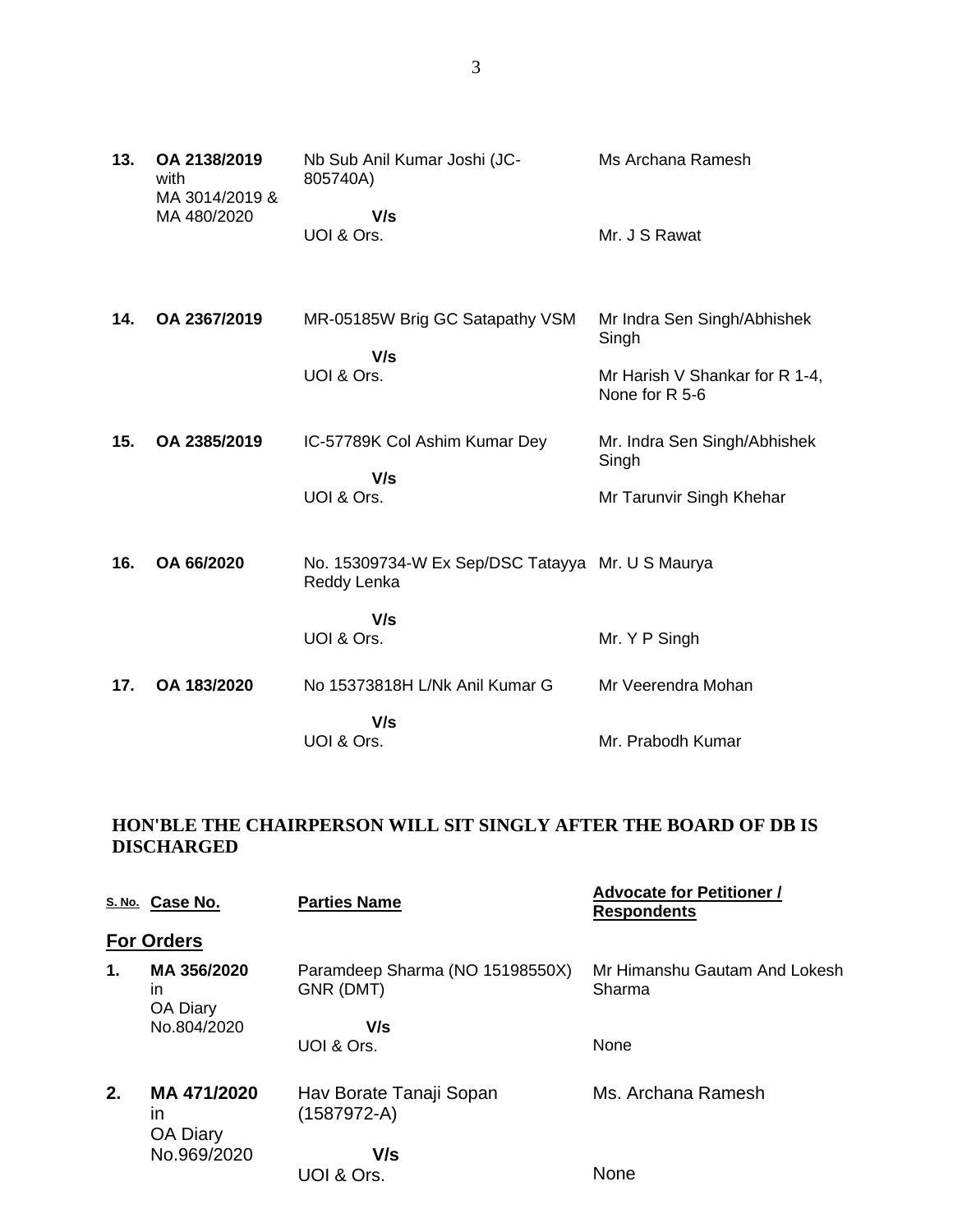**3. MA 478/2020** in OA Diary No.931/2020 Nk Munna Kumar (No 14927373 K)  **V/s** UOI & Ors. Mr Mohan Kumar & Associates None **4. MA 479/2020** in OA Diary No.987/2020 Sub (PA) Krishna Sankar Das (JC 668586 X)  **V/s** UOI & Ors. Mr Indra Sen Singh & Abhishek **Singh** None **5. MA 485/2020** in OA 1236/2019 (PB) No. 15398569-A Hav (PA) Satish Chand Sharma  **V/s** UOI & Ors. Mr. Indra Sen Singh/Abhishek Singh Mr. Avdhesh Kumar Singh **6. MA 487/2020** in OA Diary No.1086/2020 Ex Hav Arunendra Pratap Singh (No 15363964)  **V/s** UOI & Ors. Mr Manoj Kumar Gupta None **7. MA 488/2020** in OA Diary No.1120/2020 Sub Maj/M Tech (B Veh) Ram Bali Patel (JC 762436 A)  **V/s** UOI & Ors. Mr SS Pandey & Associates None **8. MA 489/2020** in OA Dairy No. 1083/2020 Ex Sep DMT Harkesh (15500268-M)  **V/s** UOI & Ors. Mr. Ajit Kakkar None **9. MA 490/2020** in OA Diary No.685/2020 Ex Nk Nibaran Medhi (No 14535212 H) Mr Ajit Kakkar And Madhuri Koli  **V/s** UOI & Ors. None **10. MA 491/2020** in OA Diary No.1016/2020 TC-31339 Lt Col R C Sharma (Retd.)  **V/s** UOI & Ors. Mr. Indra Sen Singh/Abhishek Singh None **11. MA 492/2020** in OA Diary No.993/2020 Ex Nk Balbinder Singh (14618648-M)  **V/s** UOI & Ors. Mr. Ajit Kakkar & Associates None **12. MA 493/2020** in OA Diary No.1082/2020 HMT Anshul Kumar Dixit (No 14665707 Y)  **V/s** Mr Ajit Kakkar

None

UOI & Ors.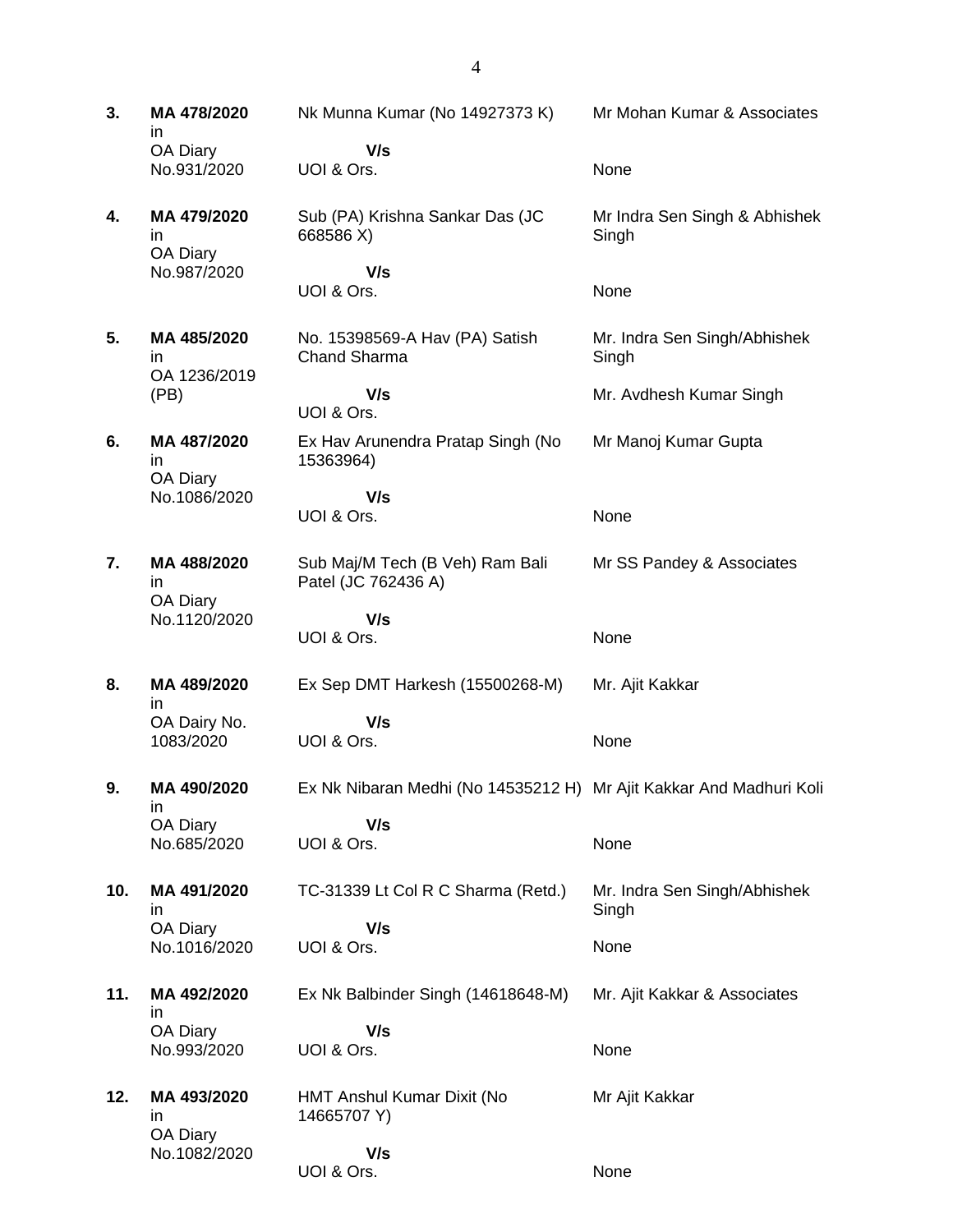# **ARMED FORCES TRIBUNAL, PRINCIPAL BENCH, NEW DELHI LIST OF BUSINESS**

**Date: 28-02-2020**

**Timing: 10:30 AM to 01.00 PM & 02.00 PM to 04.30 PM**

# **COURT No. 2 (Ground Floor)**

## **THIS BENCH WILL ASSEMBLE AFTER PRONOUNCEMENT OF JUDGEMENT IN ITEM NO 1 IN COURT NO 1**

### **CORAM:**

## **HON'BLE MS. JUSTICE SUNITA GUPTA HON'BLE AIR MARSHAL B.B.P. SINHA**

|    | S. No. Case No.                    | <b>Parties Name</b>                            | <b>Advocate for Petitioner /</b><br><b>Respondents</b> |
|----|------------------------------------|------------------------------------------------|--------------------------------------------------------|
|    | <b>For Judgement</b>               |                                                |                                                        |
| 1. | OA 93/2017<br>with                 | Ex Rect Karan Singh                            | Mr. J P Sharma                                         |
|    | MA 82/2017                         | V/s                                            |                                                        |
|    |                                    | UOI & Ors.                                     | Mr. S P Sharma                                         |
|    | <b>For Admission</b>               |                                                |                                                        |
| 2. | OA 231/2020                        | Ex Sgt Pankaj Kumar Singh (780102-<br>H)       | Mr. Omprakash Kr Srivastava &<br>Rajesh Kumar          |
|    |                                    | V/s                                            |                                                        |
|    |                                    | UOI & Ors.                                     | Dr. Vijendra Singh Mahndiyan                           |
| 3. | OA 233/2020<br>with<br>MA 258/2020 | Ex JWO Pabitra Kumar Biswal (No<br>690008 R)   | Mr Ajit Kakkar, Madhuri Koli &<br>Alpana Yadav         |
|    |                                    | V/s                                            |                                                        |
|    |                                    | UOI & Ors.                                     | Mr. S D Windlesh                                       |
| 4. | OA 234/2020<br>with<br>MA 259/2020 | Ex Nk Dolhare Abhay Padmakar (No<br>15359040K) | Mr Ajit Kakkar & Associates                            |
|    |                                    | V/s                                            |                                                        |
|    |                                    | UOI & Ors.                                     | Mr KK Tyagi                                            |
| 5. | OA 386/2020<br>with<br>MA 470/2020 | Hav (PA) Man Singh (No 14925741<br>P)          | Mr Indra Sen Singh &<br><b>Abhishek Singh</b>          |
|    |                                    | V/s                                            |                                                        |
|    |                                    | UOI & Ors.                                     | None                                                   |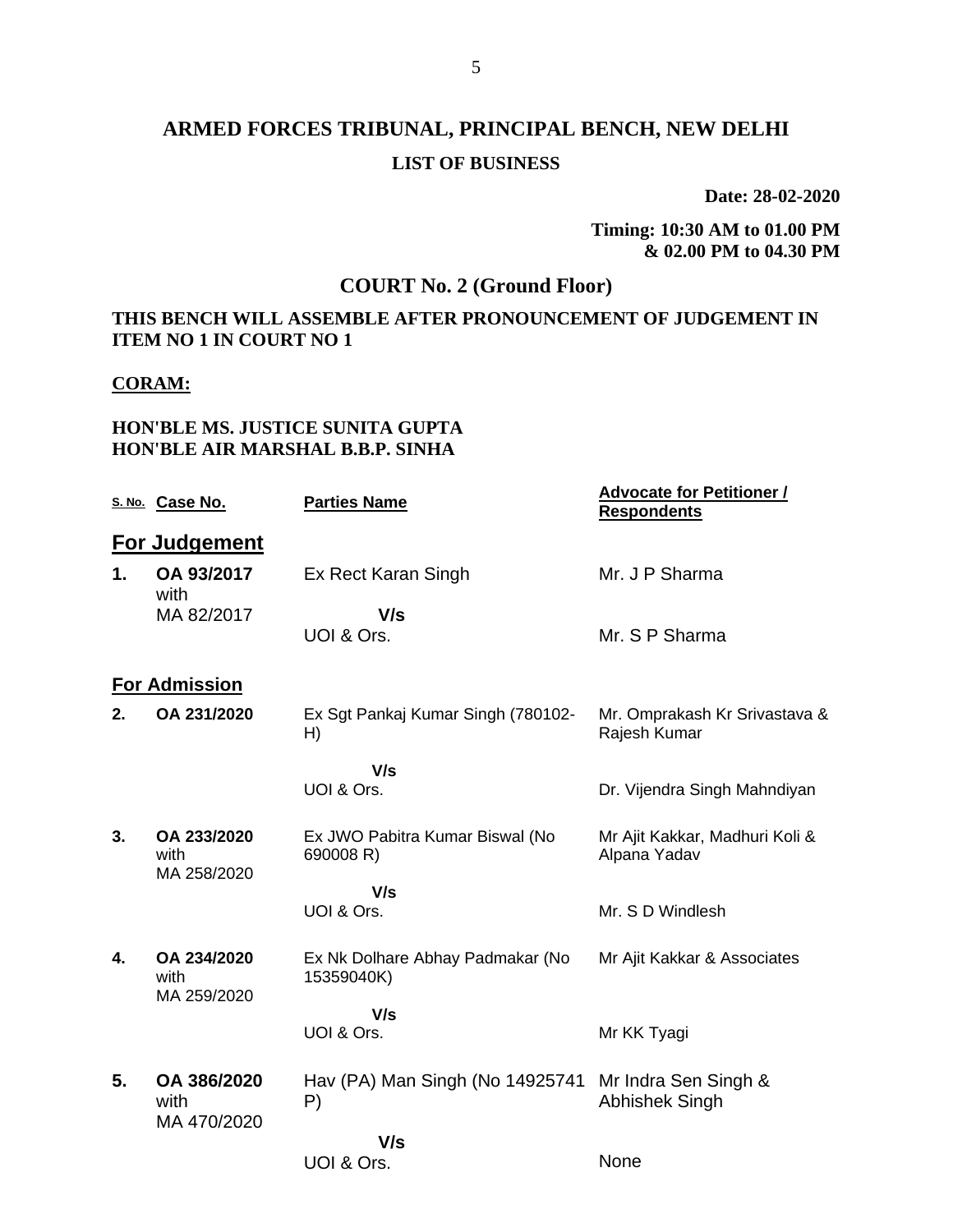| 6.  | OA 396/2020<br>with           | Gp Capt VK Goel (Retd) (No 16540 F) Mr Ajit Kakkar And Madhuri Koli |                                        |
|-----|-------------------------------|---------------------------------------------------------------------|----------------------------------------|
|     | MA 477/2020                   | V/s<br>UOI & Ors.                                                   | None                                   |
| 7.  | OA 399/2020<br>with           | Sep Kiran Pal (Retd) (No 13956918 H) Mr Charan Singh                |                                        |
|     | MA 486/2020                   | V/s<br>UOI & Ors.                                                   | None                                   |
| 8.  | OA 400/2020                   | Col AK Nair (Retd) (IC 38063 M)                                     | Ms Archana Ramesh                      |
|     |                               | V/s<br>UOI & Ors.                                                   | None                                   |
| 9.  | OA 401/2020                   | JC-246534N Ex Ris/Clk (SD) Sushil<br>Sharma                         | Mr. Indra Sen Singh/Abhishek<br>Singh  |
|     |                               | V/s<br>UOI & Ors.                                                   | None                                   |
| 10. | OA 402/2020                   | Ex JWO Jawaid Iqbal (No 704537 R)                                   | Mr Ajit Kakkar                         |
|     |                               | V/s<br>UOI & Ors.                                                   | None                                   |
| 11. | OA 403/2020                   | Ex Nk Bodu Ram Swami (14532827)                                     | Mr. A K Trivedi & Associates           |
|     |                               | V/s<br>UOI & Ors.                                                   | None                                   |
| 12. | OA 404/2020                   | Nb Sub/AEC BS Dhaka (Retd) (JC<br>805580L)                          | Mr Indra Sen Singh & Abhishek<br>Singh |
|     |                               | V/s<br>UOI & Ors.                                                   | None                                   |
|     | <b>Pleadings not complete</b> |                                                                     |                                        |
| 13. | OA 1980/2018                  | Col (TS) Kuldeep Kapoor (Retd) (IC<br>43566F)                       | Mr Aditya Singh Puar                   |
|     |                               | V/s<br>UOI & Ors.                                                   | Mr. S P Sharma                         |
| 14. | OA 99/2019                    | No 2456331 Ex Hav Swaran Singh                                      | Mr. VS Kadian                          |
|     |                               | V/s<br>UOI & Ors.                                                   | Mr. Neeraj, Sr. CGSC                   |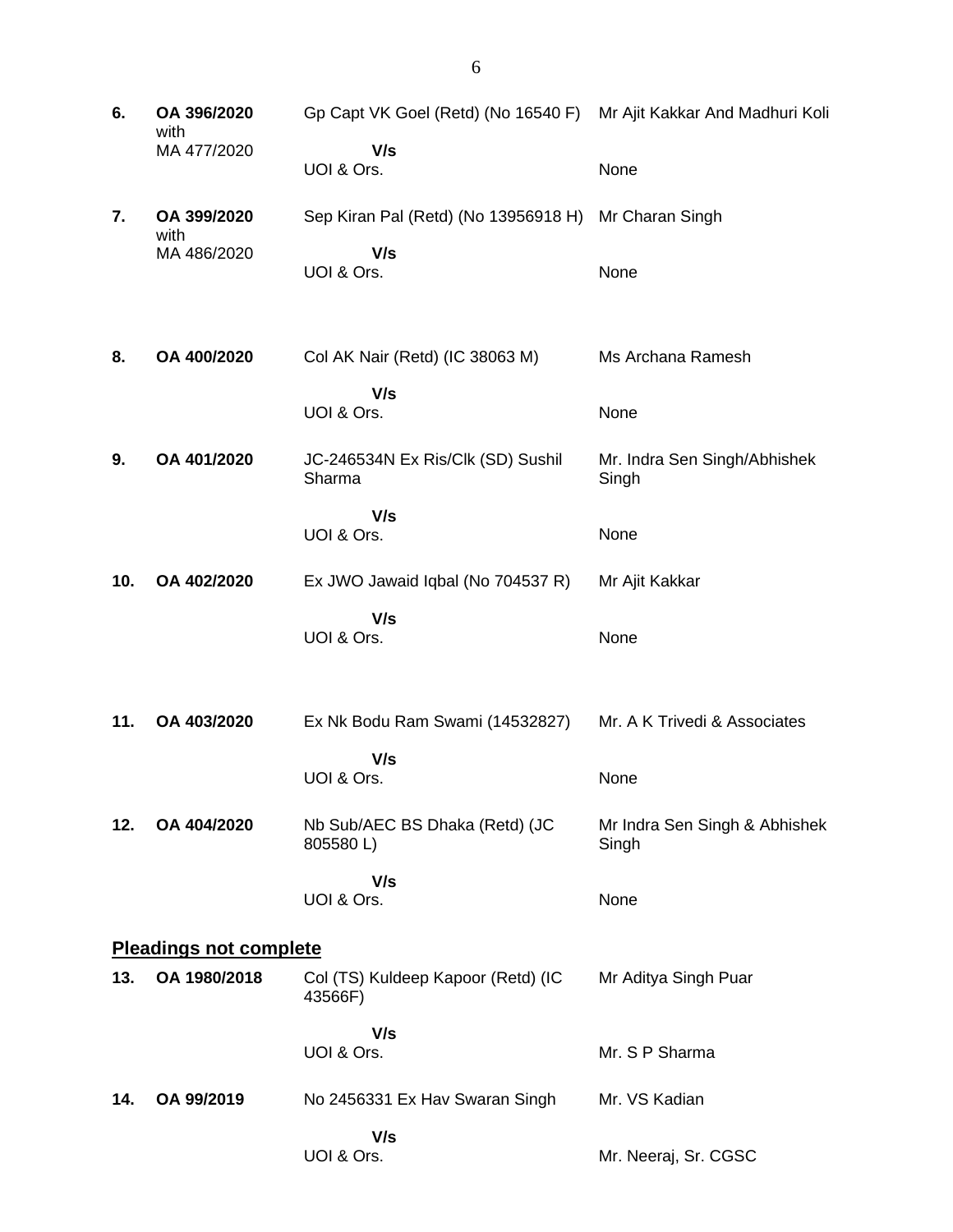| 15. | OA 179/2019<br>with<br>MA 589/2019   | Ex Sgt Prakash Chandra Dash (No<br>775474-G)<br>V/s<br>UOI & Ors.  | Mr Virender Singh Kadian<br>Mr. Rajeev Kumar                                  |
|-----|--------------------------------------|--------------------------------------------------------------------|-------------------------------------------------------------------------------|
| 16. | OA 420/2019                          | Wg Cdr Amit Bakshi (Retd) (No<br>24222L) F(P)<br>V/s<br>UOI & Ors. | Mr. Pushpendra Kumar Dhaka &<br>Ms Zia Sarkar<br>Dr. Vijendra Singh Mahndiyan |
| 17. | OA 487/2019<br>with                  | Ex Sep Jagbir Singh (No 3171059)                                   | Mr JP Sharma & Associates                                                     |
|     | MA 1059/2019                         | V/s<br>UOI & Ors.                                                  | Mr. D K Sabat                                                                 |
| 18. | OA 489/2019<br>with<br>MA 1061/2019  | Gp Capt (TS) RSR Sharma (No<br>16861) (Retd)                       | Mr. Ajai Bhalla                                                               |
|     |                                      | V/s<br>UOI & Ors.                                                  | Mr. Y P Singh                                                                 |
| 19. | OA 1300/2019<br>with<br>MA 2041/2019 | Ex Nk (TS) Hasmuddin (No 6382524<br>P)                             | Mr Virender Singh Kadian                                                      |
|     |                                      | V/s<br>UOI & Ors.                                                  | Mr. K K Tyagi                                                                 |
| 20. | <b>For Execution</b><br>MA 461/2020  | Ex Hav Rajesh Kumar (No 13972350)                                  | Mr AK Trivedi                                                                 |
|     | ın<br>OA 791/2015                    | V/s<br>UOI & Ors                                                   | Mr. Ashok Chaitanya                                                           |
|     | <b>Miscellaneous</b>                 |                                                                    |                                                                               |
| 21. | MA 463/2020<br>in                    | Ex Nb Sub Ashok Singh                                              | Mr. A K Trivedi & Associates                                                  |
|     | OA 1465/2016                         | V/s<br>UOI & Ors.                                                  | None                                                                          |
|     | <b>Pleadings complete</b>            |                                                                    |                                                                               |
| 22. | OA 676/2015<br>with                  | Naik Pritam Singh (Retd)                                           | Ms. Archana Ramesh                                                            |
|     | MA 723/2015                          | V/s<br>UOI & Ors.                                                  | Mr KK Tyagi                                                                   |